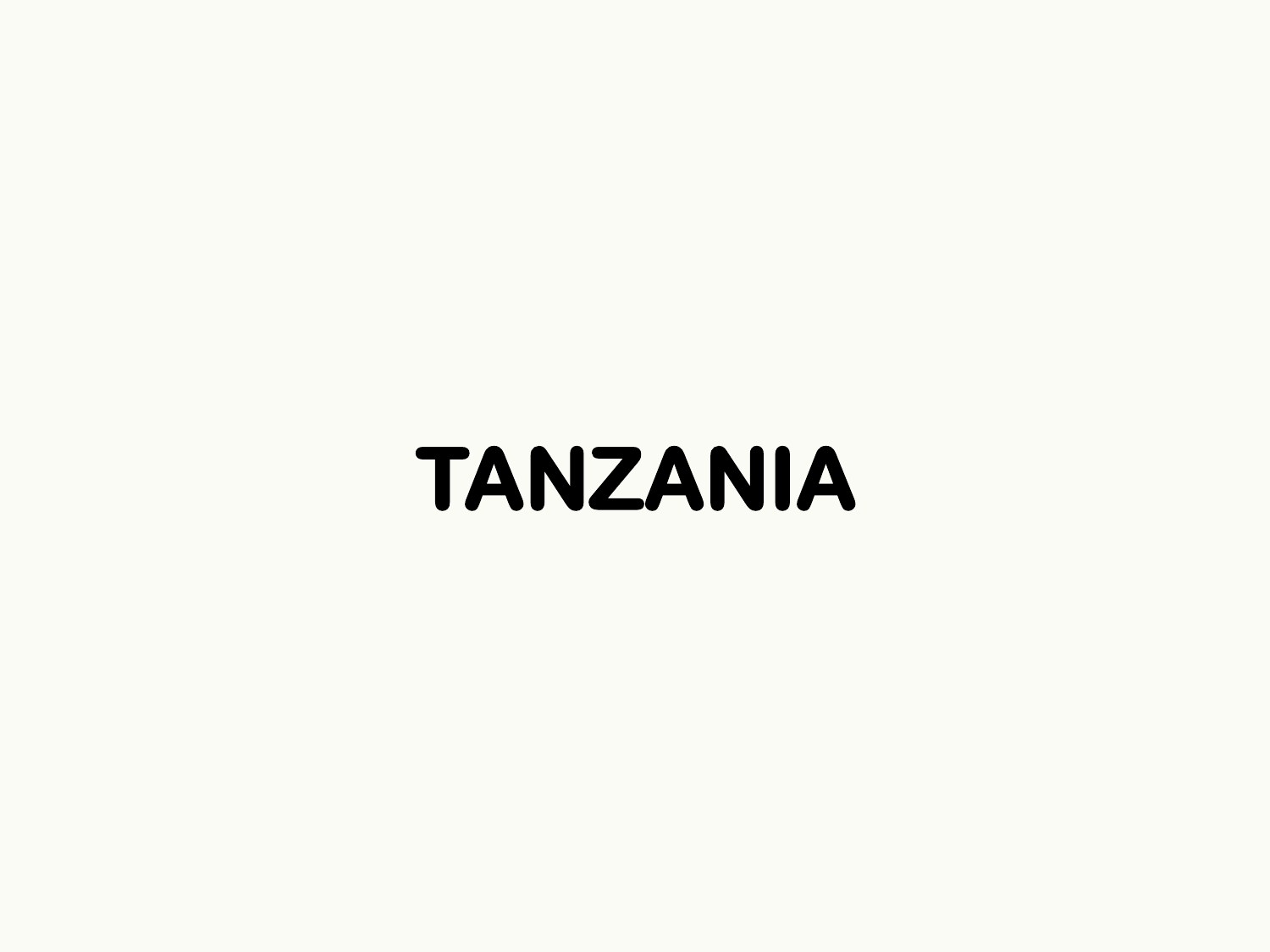# **DEMOGRAPHY**

- **POPULATION (2012): 45 MILLION**
- **RURAL POPULATION: 70%**
- **No. OF REGIONS/PROVINCES: 30**
- **No. OF DISTRICTS: 170**
- **TOP 10 CITIES ACCOUNT FOR 7 MILLION PERSONS**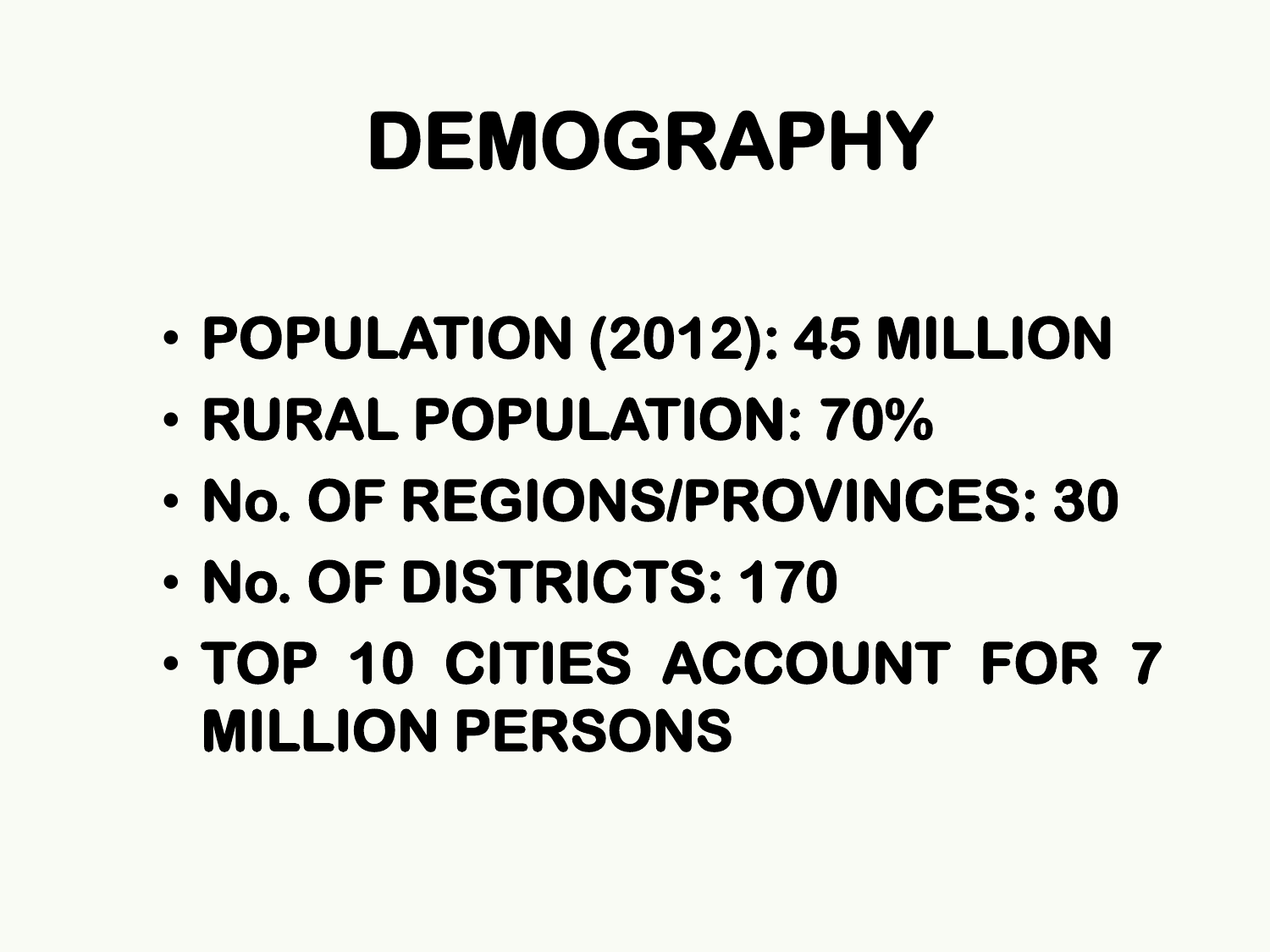#### **AGRICULTURE**

- **TOTAL ARABLE LAND: 43.18 MILLION Ha.**
- **AREA UNDER CULTIVATION: 17.25 MILLION Ha.**
- **No. OF AGRICULTURAL OPERATORS: 11.28 MILLION**
- **CROP GROWERS ONLY: 6.77 MILLION**
- **CROP GROWERS + LIVESTOCK KEEPERS: 4.23 MILLION**
- **SUBSISTENCE FARMERS: 85%**
- **WIDE VARIETY OF AGRI-COMMODITIES: FOOD CROPS (CEREALS & NON-CEREALS), OILSEEDS, FRUITS & VEGETABLES, CASH CROPS (TEA, COFFEE, COTTON, SUGARCANE), FLOWERS, ETC.**
- **FOOD GRAIN PRODUCTION: 16.17 MILLION TONS (2015- 16)**
- **70% OF THE POPULATION DEPENDS ON AGRICULTURE FOR LIVELIHOOD, DIRECTLY OR INDIRECTLY**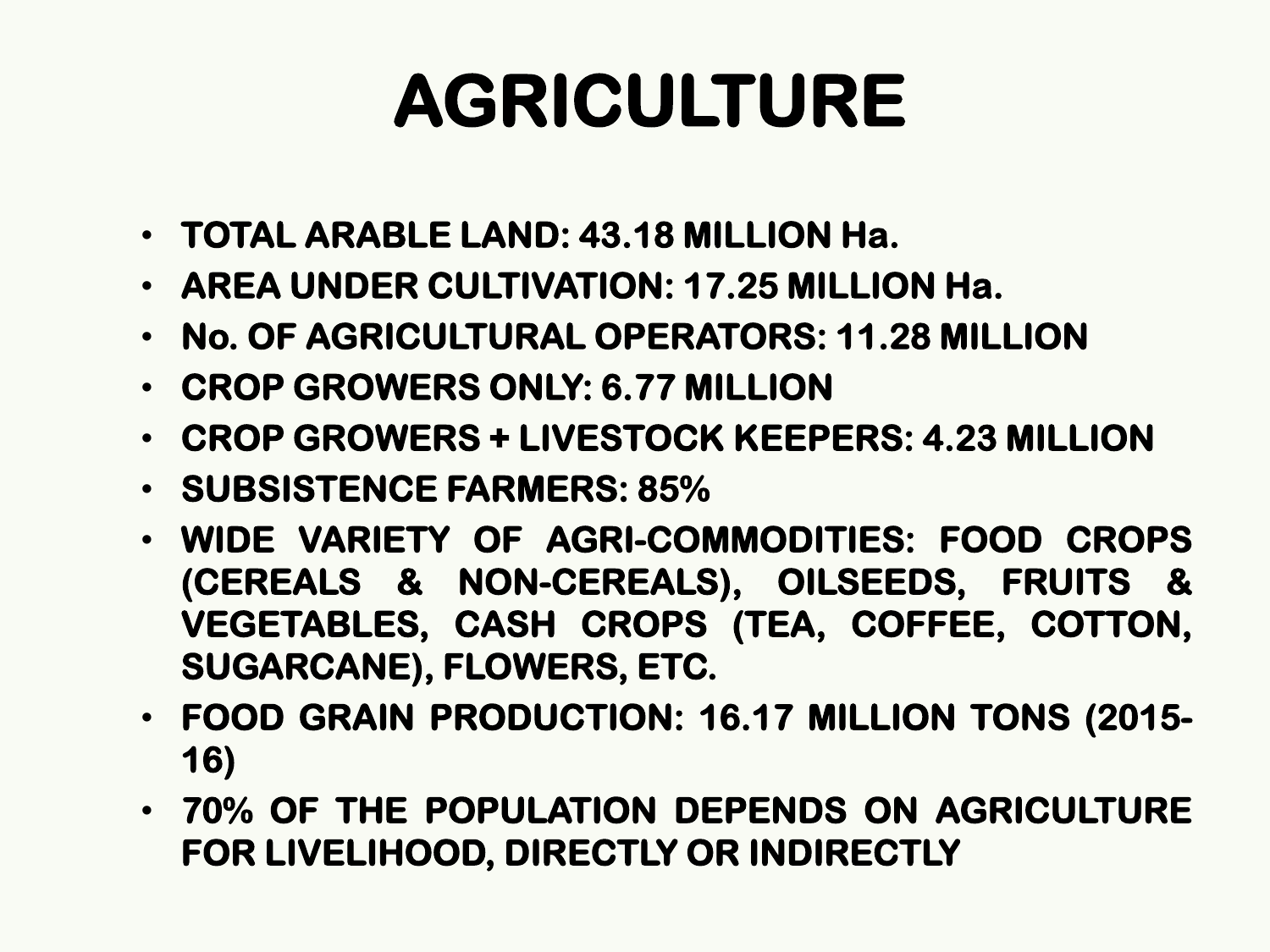# **FINANCIAL SYSTEM**

| Sr. No.       | <b>Type</b>                                                                                     | <b>Remarks</b>                                                                                                                                                                                |
|---------------|-------------------------------------------------------------------------------------------------|-----------------------------------------------------------------------------------------------------------------------------------------------------------------------------------------------|
| A.            | <b>FORMAL SECTOR</b>                                                                            |                                                                                                                                                                                               |
| $\mathbf 1$ . | <b>BANKS</b>                                                                                    |                                                                                                                                                                                               |
| a             | <b>COMMERCIAL BANKS</b>                                                                         |                                                                                                                                                                                               |
| $\mathbf b$   | <b>COOPERATIVE/COMMUNITY BANKS</b>                                                              | <b>LICENSED</b><br>AND SUPERVISED/REGULATED                                                                                                                                                   |
| $\mathbf{c}$  | <b>MICROFINANCE BANKS</b>                                                                       | BY BANK<br>OF TANZANIA, THE CENTRAL<br><b>BANK</b>                                                                                                                                            |
| 2.            | <b>DEVELOPMENT FINANCE</b><br><b>INSTITUTIONS (DFI)</b>                                         | <b>LICENSED AND SUPERVISED/REGULATED BY</b><br><b>BANK OF TANZANIA</b>                                                                                                                        |
| 3.            | <b>SAVINGS AND CREDIT</b><br><b>COOPERATIVES (SACCOS)</b>                                       | REGISTERED AND SUPERVISED/REGULATED<br><b>BY</b><br><b>THE</b><br><b>REGISTRAR</b><br><b>OF</b><br><b>COOPERATIVES/TANZANIA</b><br><b>COOPERATIVE</b><br><b>DEVELOPMENT COMMISSION (TCDC)</b> |
| 4.            | <b>MICRO FINANCE INSTITUTIONS</b><br>(MFI)                                                      | <b>UNDER</b><br><b>REGISTERED</b><br><b>VARIOUS</b><br>STATUTES/REGULATIONS. NOT SUBJECTED<br>TO EFFECTIVE SUPERVISION / REGULATION                                                           |
| <b>B.</b>     | <b>INFORMAL FINANCIAL INTERMEDIARIES (IFI)</b>                                                  |                                                                                                                                                                                               |
| 1.            | <b>VICOBA</b>                                                                                   |                                                                                                                                                                                               |
| 2.            | <b>VILLAGE</b><br><b>SAVINGS</b><br>$\mathbf{a}$<br><b>CREDIT</b><br><b>ASSOCIATIONS (VSLA)</b> | NO EFFECTIVE SUPERVISION / REGULATION                                                                                                                                                         |
| 3.            | <b>GROUPS</b><br><b>(SOLIDARITY)</b><br><b>OTHER</b><br><b>GROUPS, CHURCH GROUPS, ETC.)</b>     |                                                                                                                                                                                               |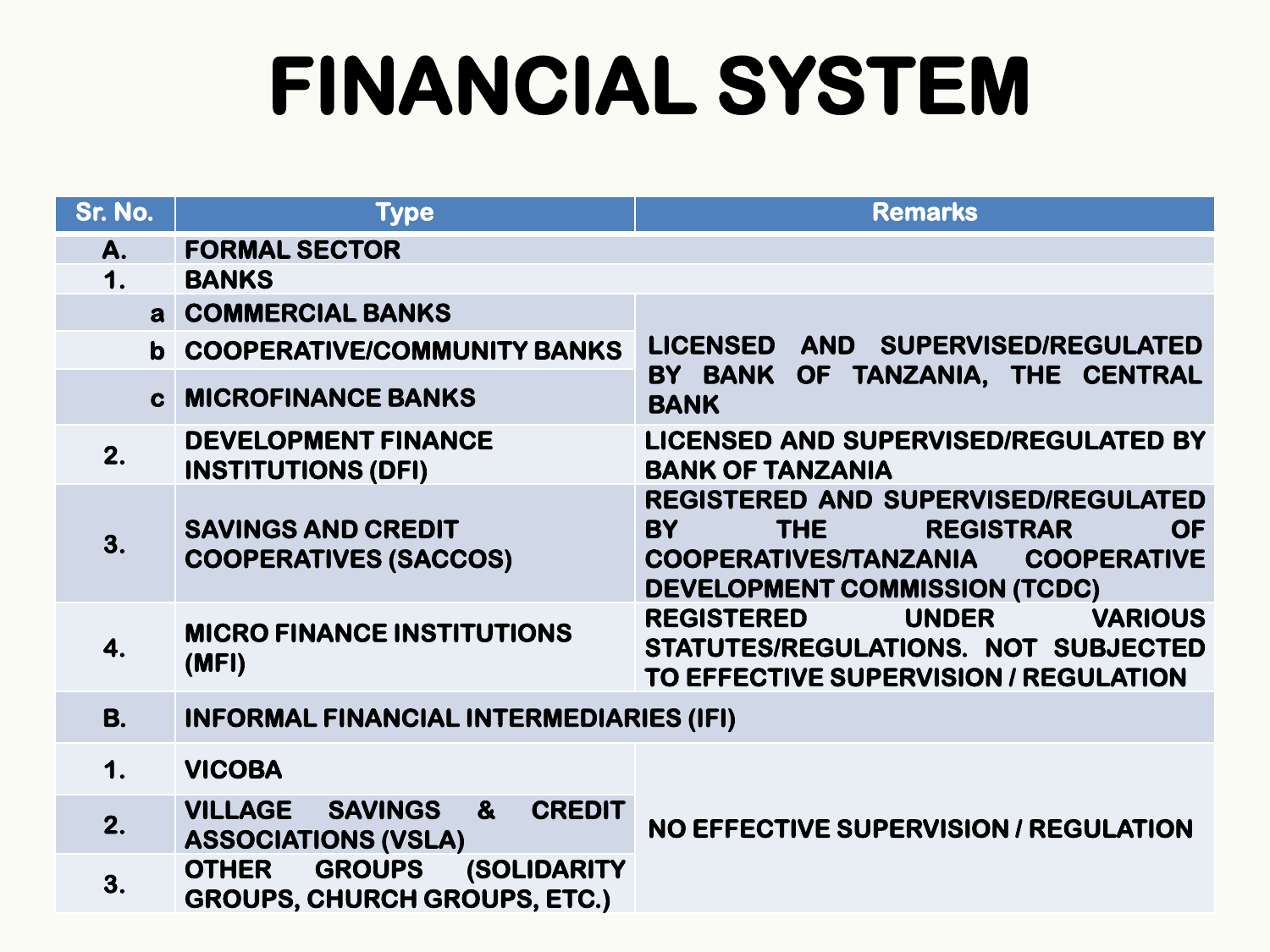#### **OUTREACH OF THE FINANCIAL SYSTEM**

- **AS ON 31 DECEMBER 2015**
	- ➢**57 BANKS/LICENSED FINANCIAL INSTITUTIONS**
	- ➢**709 BRANCHES**
	- ➢**70% (497) OF THE BRANCHES IN 07 REGIONS (OUT OF 25)**
	- ➢**MOST OF THESE ARE IN THE URBAN AREAS**
	- ➢**NO. FIVE REGIONS IN THE MAINLAND HAVE LESS THAN 10 BRANCHES EACH**
- **ENGAGEMENT OF AGENTS**
- **4118 SACCOS WITH A MEMBERSHIP OF CLOSE TO 0.45 MILLION (AS ON 30 APRIL 2016)**